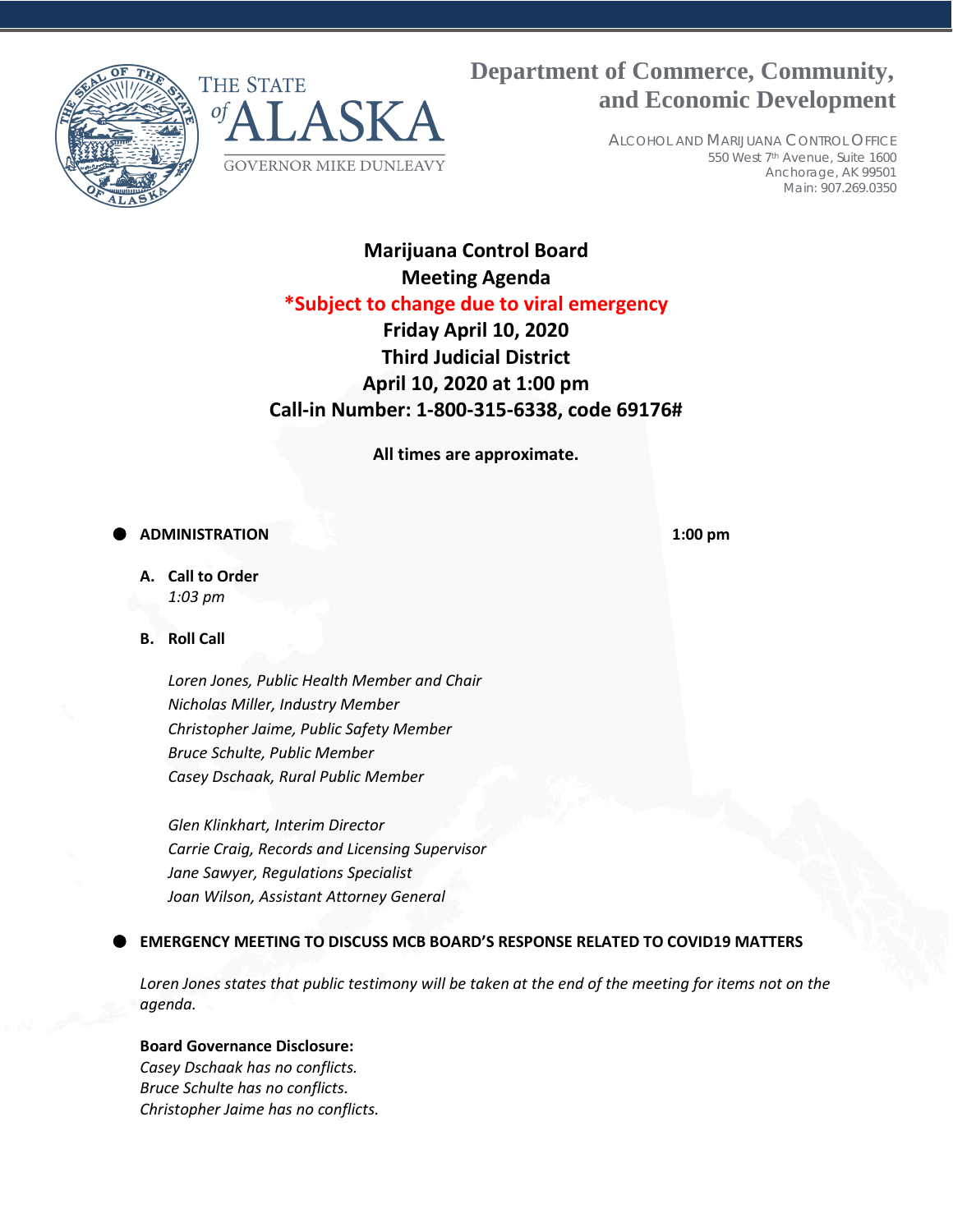*Nick Miller is a member of the AMIA board regarding these issues. He chose to listen to get industry perspective. Loren Jones has no conflicts. Joan Wilson says there is no issue with Nick Miller's disclosure.* 

*Loren Jones summarizes the last meeting and reviews the emergency declarations from Governor's office and how it will affect the industry. He speaks to Joan Wilson's, Jane Sawyer's and Nick Miller's emails with applicable documents. Loren Jones turns the meeting over to Joan Wilson.*

*Joan Wilson sees the process as three-fold regarding the board's consideration of the emergency regulations. The first is to review the draft findings of the emergency and see if the board agrees and motions to adopt them. The next thing to consider is the topics identified in 3 AAC 306.995. Does the board wish to address the issues which the industry has raised, with the purpose to protect public health, not to secure financial revenue? It would be measured by protecting public health mitigating the amount of contact between licensees and the public or other issues like transportation. The last issue is coordinated process in the Department of Law and to ensure that she and the board has adequately addressed the emergency. The timing of the process is expected to be 2 to 3 days. If changes are made, they may need to have another quick board meeting for the board to adopt them as final and the notice can be given within 24 hours. Emergency regulations are good for 120 days.*

*Loren Jones asks the board members for questions/comments. Nick Miller and Bruce Schulte have no questions/comments and they have reviewed the documents.* 

*Christopher Jaime asks about wording in a previous email from Joan and she states that was an error. He has read the draft and agrees with the majority, up to 11 and 12. He asks if they are establishing an emergency, are they finding the emergency as far as health mandates as it pertains to the public in general or specifically marijuana regulations.* 

*Joan says they would be taking the declaration the Governor made, which is paraphrased 1 through 10, and then figuring out whether those mandates causes the board to believe, even if the business qualifies as an essential business, they can go farther to protect the public to minimize the spread of Covid-19 by putting additional measures in place. Paragraphs 11 and 12 says what they are going to do to migrate.* 

*Christopher Jaime understands, but thinks 11 and 12 should be a separate document.* 

*Joan Wilson reviewed the drafting manual. As long as the board agrees with the findings of the legislature and the Governor she does not see a problem with including that in their findings. There are two choices: to adopt the findings in one document or the second is to have a very brief second, single document that says in the first paragraph that the Governor and the legislature has made a declaration of emergency and the steps MCB is taking.* 

*Christopher Jaime supports separating the paragraphs into separate documents.* 

*Loren Jones asks about #11, he would object based under 17.38 that the board has no authority over medical marijuana. There are very strict regulations that medical benefits of marijuana cannot be addressed or advertised. This board oversees recreational marijuana. Joan Wilson agrees. The social*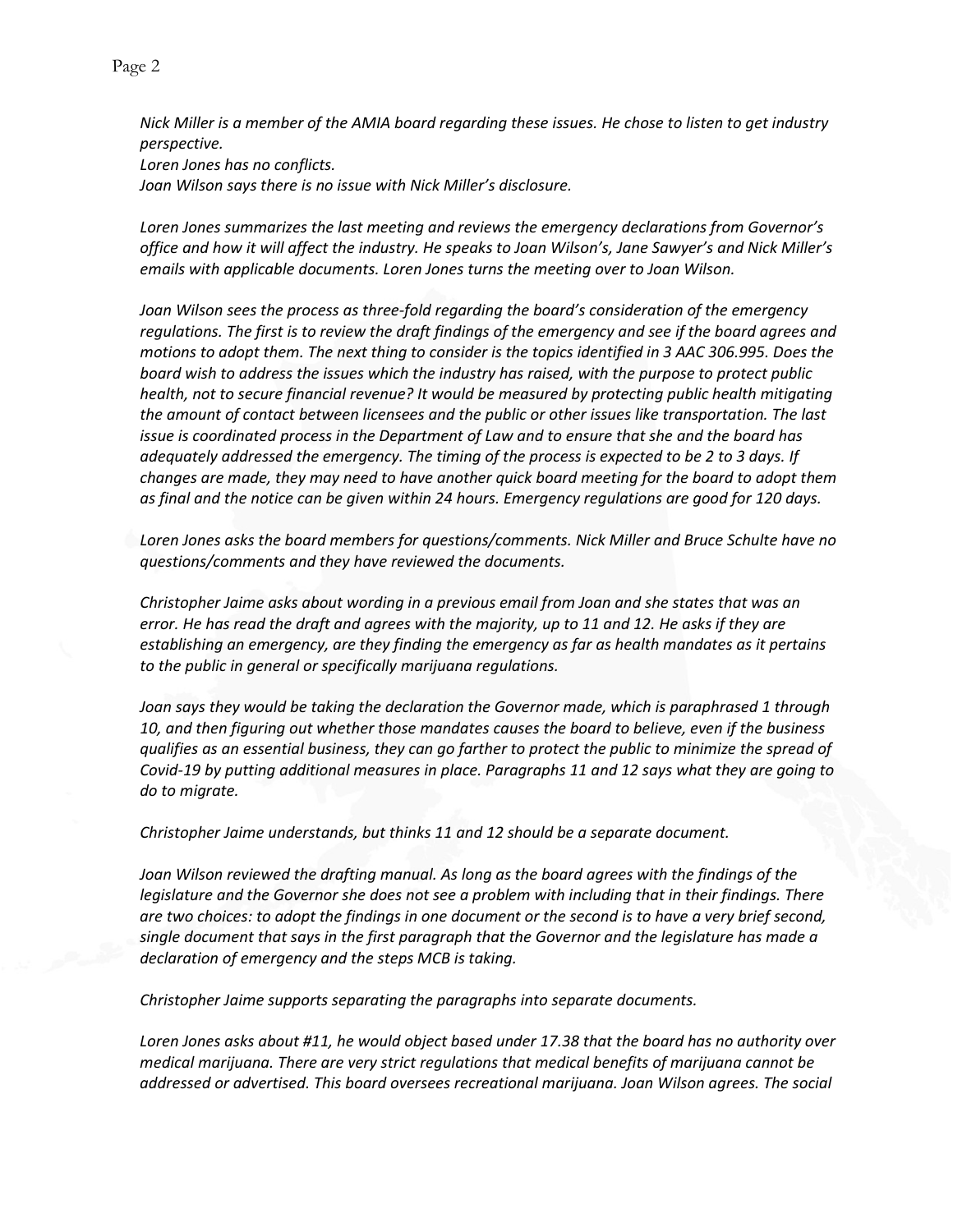*distancing requirements would work for most licensees who believe they operate as a critical business and states she will delete that language.* 

*Loren Jones asks to roll #1 through #10 into one statement and #11 and #12 would be separated, but is not sure how that would look. Joan Wilson suggest creating a new paragraph that would summarize the Governor's declaration and mandates, then she would add that the MCB board believes these additional emergency findings are applicable, then add paragraphs #11 and #12.*

*Bruce Schulte wants additional clarification from Christopher Jaime regarding the concern with paragraphs #1 through #10. #11 and #12 are okay as separate paragraphs to vote on separately. Christopher Jaime and Loren Jones explain that the paragraphs should be separated into two documents.* 

*Loren Jones suggests inserting a statement between paragraphs #10 and #11 that clarifies the Board's furtherance of #1 through #10. Christopher Jaime supports this suggestion.* 

#### *Bruce Schulte motions to adopt paragraph #11 as presented. Nick Miller seconds.*

*Bruce Schulte would to like to strike out the last sentence of the paragraph regarding healthcare to say would "qualify as" – which was discussed earlier.*

#### *Christopher Jaime is opposed. Motion passes, 4-1.*

*Christopher Jaime wishes to know what "many marijuana businesses" means specifically. Joan Wilson kept that as general as possible because she didn't know how many licensees could qualify and abide by social distancing requirements regarding the number of employees and the size of the premises. All license types could potentially qualify. Christopher Jaime is opposed. Motion passes, 4- 1.*

#### *Bruce Schulte motions to adopt paragraph #12 as presented. Nick Miller seconds for discussion.*

*Nick Miller wants to discuss all the issues that were the subject of the second document that was emailed to the board members, decide what they want to do and then amend paragraph #12.* 

*Nick Miller's first topic is to allow hand offs for transfers of products at the airport or a similar location – does not see anything in regulations that prohibits this action. Loren Jones takes this as a form of a motion and assumes it has been seconded because it was a subject of prior discussion. There is a discussion around the transportation companies and whether they are licensed or not.* 

*James Hoelscher expands on Casey Dschaak's questions regarding transportation. Christopher Jaime suggests it becomes part of the regulations. Nick Miller clarifies that 3 AAC 306.750 covers Christopher Jaime's concerns. He believes this is more of a policy or enforcement guidance instead of a regulation project. Joan Wilson concurs that what he is proposing is not prohibited and doesn't believe a regulations project is needed – an advisory would be appropriate. James Hoelscher says that Enforcement doesn't have an issue either way as long as the licensee understands.* 

*Loren Jones asks if there are any objections to allowing this type of handoff. There are none. He agrees that is how the board wants staff to operate. They will decide the language later.*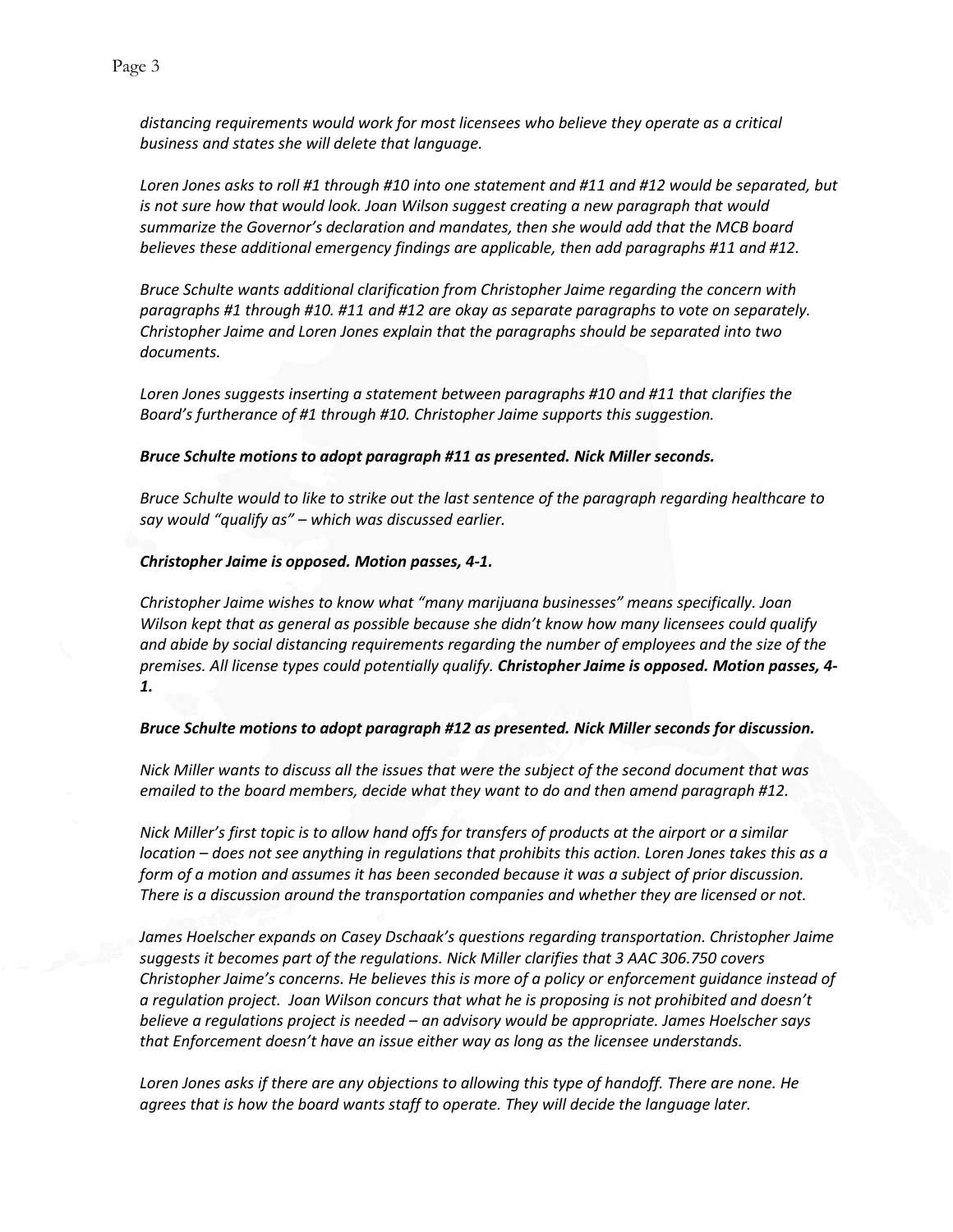*Nick Miller's second topic for discussion is stopovers. He is asking for the consideration of allowing people to overnight with product wherever they are staying. This would limit the amount of interaction the transporter spends in the retail store with employees and customers.*

*Christopher Jaime thinks this is a safety issue and it does not need to be changed. Nick Miller understands Jaime's concerns. He says he uses his Anchorage store as a hub for other retail stores in the Southeast and he has taken deliveries (since suspended this practice) for certain business located throughout the state that he would not have taken a delivery from that courier as a courtesy.* 

*Christopher Jaime says it is a business opportunity. Casey Dschaak states that he isn't sure how this is related to the health crisis declaration. Nick Miller expands and provides an example. Stopping to rest is a necessary stop, mentioned in regulations, and he is just asking that it be allowed for the transporter to keep the product with them instead of finding a licensee who would hold onto it for the duration of the rest stop.* 

*Loren Jones speaks about the Governor's mandates regarding traveling to other communities. Should not be unnecessary travel from community to community by any modes of transportation. He thinks this is a regulatory change that should be looked at but doesn't believe this delivery issue is essential even if the businesses are essential.*

*Discussion around submitting travel plans.*

*2:22 pm: Break 2:30 pm: Reconvened* 

*Loren Jones asks for any further discussion on stopovers. There are none. Christopher Jaime and Loren Jones are opposed. Motion passes, 3-2.*

*Nick Miller's third topic is about manifests and transports to be checked as luggage, like firearms.* 

*Casey Dschaak is unclear on the board's authority to influence another company to take it as luggage. Loren Jones explains they wouldn't have the authority but if they allowed it and the company's policies allowed it, it could go. The company would have the right to say no.*

*Bruce Schulte is in support of this change.* 

*Christopher Jaime says that they are using the pandemic as a reason to change regulations, why not go through the regular process?*

*James Hoelscher says that checking in undetermined, large amounts of marijuana not secured by the transporter and handled by someone without a marijuana handler card and who could be under 21 years of age, doesn't fall in line with the Board's adoption of the Cole Memo. It also creates more of an issue than solving issues. Underage, lost or stolen product – out of transporters control. If the Board allows this, there will possibly be huge consequences.* 

*Nick Miller explains the reasoning, it lessens the number of trips the transporter would have to take. The marijuana would not be handled like regular luggage, they would be checked in at the TSA oversize counter where it taken and locked up. Additionally, these are only temporary measures. He*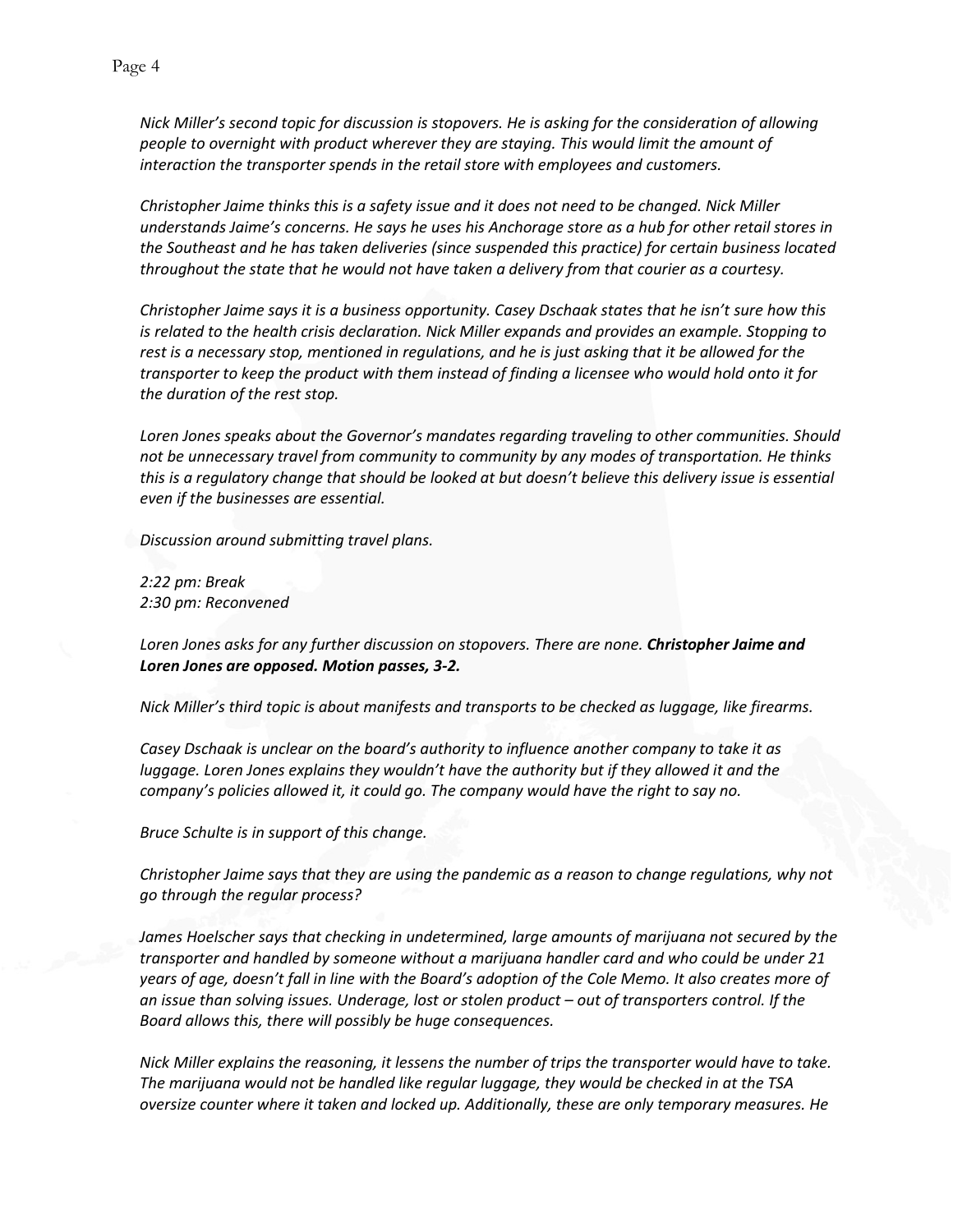*also reminds everyone that weapons and alcohol is checked in luggage and that is not what they are asking for.* 

#### *Casey Dschaak, Christopher Jaime and Loren Jones are opposed. Motion fails, 2-3.*

*Nick Miller's fourth issue for discussion is curbside/walkup delivery. This would allow for better assistance to meet the social distancing requirements to include well marked boundaries, lighting, camera views. The public has been asking if the employees could bring the product out to them in their vehicles after calling in the order. Nick Miller wishes to allow licensees to expand the premises to include parking spaces.* 

*Bruce Schulte is in support in principle as a temporary measure.* 

*Christopher Jaime puts it back on the businesses by limiting the number of people going into the premises.* 

*James Hoelscher points out training for marijuana handlers and there is a concern to bringing to car*  when minors may be inside the car or they may be intoxicated. The Board has already allowed *window service and that have been successful however he agrees with Christopher Jaime. There are safety issues.* 

*Nick Miller says that by providing the service they are better meeting the requirements set forth by the Governor.* 

*Loren Jones has the same concerns as James Hoelscher – can they put the right sidebars in there?*

*Casey Dschaak asks if the implications of the vote will mean that every local governing body have to decide to allow for this? What is the timing? Loren Jones agrees with him. There are zoning issues and conditional use permits that may be required.*

#### *Casey Dschaak and Christopher Jaime are opposed. Motion passes, 3-2.*

*Nick Miller's fifth issue to discuss is using commercial transport – would like the board to consider allowing businesses to use commercial transport carriers to transport marijuana products.* 

*Casey Dschaak comments that this makes sense especially considering the amount of our state that is off the road system.*

#### *Christopher Jaime is opposed. Motion passes, 4-1.*

*Nick Miller additionally wants clarification regarding packaging. He says it appears that the supply chain for marijuana is in jeopardy – most are made in China. If a package is not available and a manufacturer wanted to put that product in a similar package that met all the regulation requirements is that a request that could go to the Director (with delegated authority) for temporarily approval or is it just the Board that can approve?*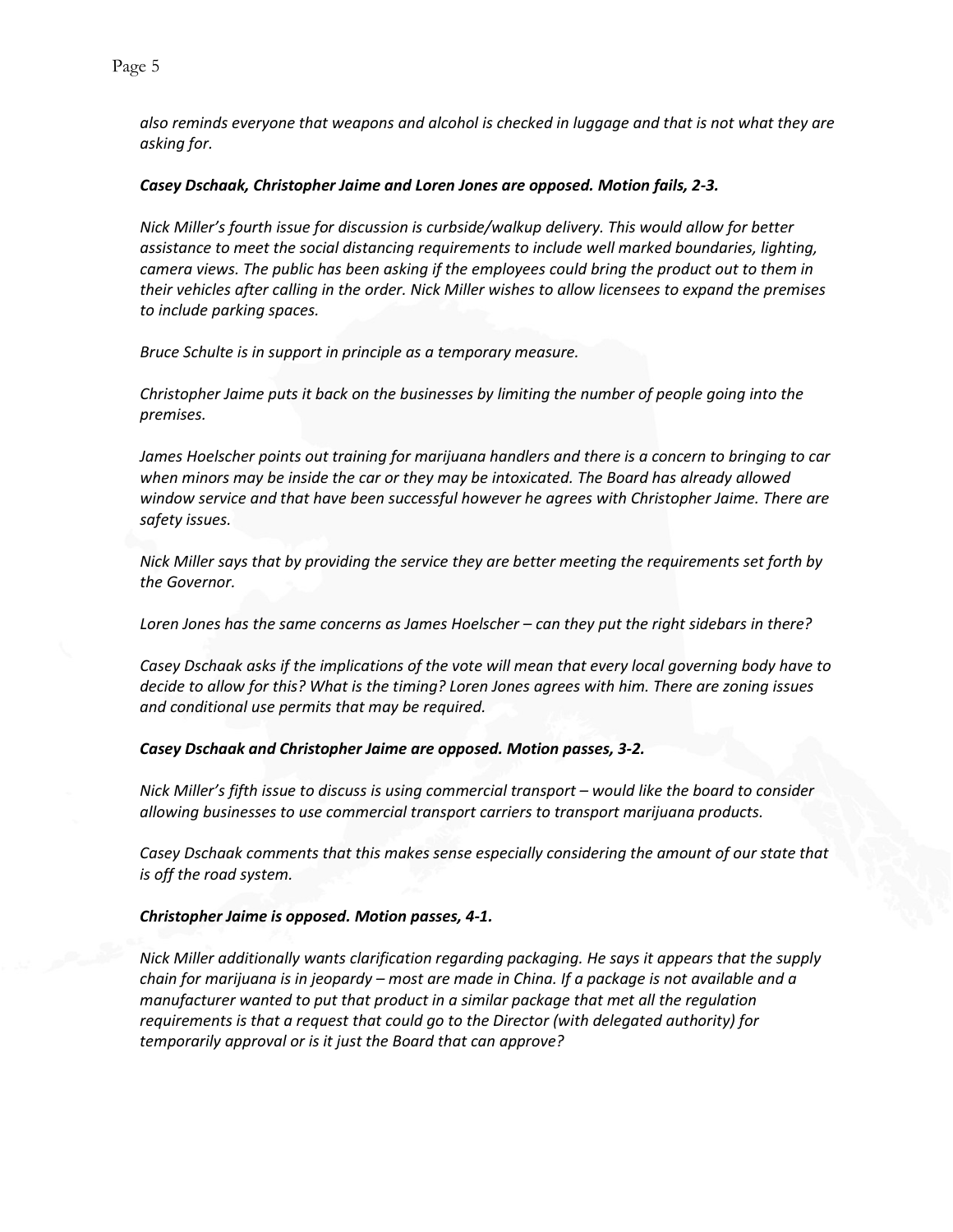*Director Klinkhart says he has not been given that authority, unless it was done prior to his start date. Jane Sawyer says that change is done through the operating plan change and the Director does have that authority for temporary approvals. James Hoelscher reaffirms Jane's statement.* 

*Loren Jones discusses the Emergency Regulation Joan Wilson wrote that would go to the Lieutenant Governor. Loren asks if they would permit a sale if a car had a minor in it – can they write that into the regulation? Can they request verification? Joan Wilson says it is a reasonable requirement but can't guarantee it.* 

*Nick Miller isn't as concerned about minors being in the vehicle. The reason why minors are not allowed on the premises is because the board didn't want the minors to see or smell the marijuana. When the product is being delivered to the car, it will be packaged in accordance to the regulations.* 

*Joan Wilson states that the ABC Board did not discuss the subject of minors being in the vehicle for curbside pickup. James Hoelscher says that with alcohol, it isn't a requirement to id everybody in the vehicle or in the stare – it is the store's policy.*

*Loren Jones asks how far can the licensee extend the video surveillance? Nick Miller would expect the guidance/regulation/advisory they set out would say it meets the same current requirements. Purchaser may not be in the camera view if in passenger seat. In Anchorage, if you park at a retail establishment you are on camera.* 

*Joan Wilson asks if that is an operating plan approval or broad approval? Loren Jones suggests the licensee submit a temporary operating plan with details, waive fees and the Director will give temporary approval – add to the regulation. Joan Wilson mentions municipality law.* 

*Nick Miller ask Joan if it has to be a regulation change or could the Board put it on record? Joan says it would not need a regulation change and she recommends that staff puts out advisory for handoff.* 

*Loren Jones mentions stopovers and Joan asks is it a necessary stop? Advisory or regulation? Loren suggests that Joan and Nick work on that.* 

*Paragraph C can be removed. Joan will fix the language to marijuana in paragraph D. The emergency regulation will become effective with the Lieutenant Governor's signature for 120 days.* 

*Director Klinkhart says they wanted to set a limit. Within video surveillance. A good definition should be addressed in the operating plan change.* 

*Loren Jones says the Board will need another meeting. Joan Wilson requests at least 72 hours beginning Monday, therefore the meeting would be Wednesday, the 15th at 11:00 am with no public testimony.* 

*Loren Jones talks about Jane Sawyer's request to extend the local governing body's protest time by 30 additional days. Does this need to go through the Governor's office? To work it into the reg language. Will be discussed in full on Wednesday.* 

*Jane Sawyer clarifies relocation language and the regulation reference. Nick Miller asks if the same request was made to alcohol. Jane answers. Not emergency. Nick Miller asks how will affect renewal*